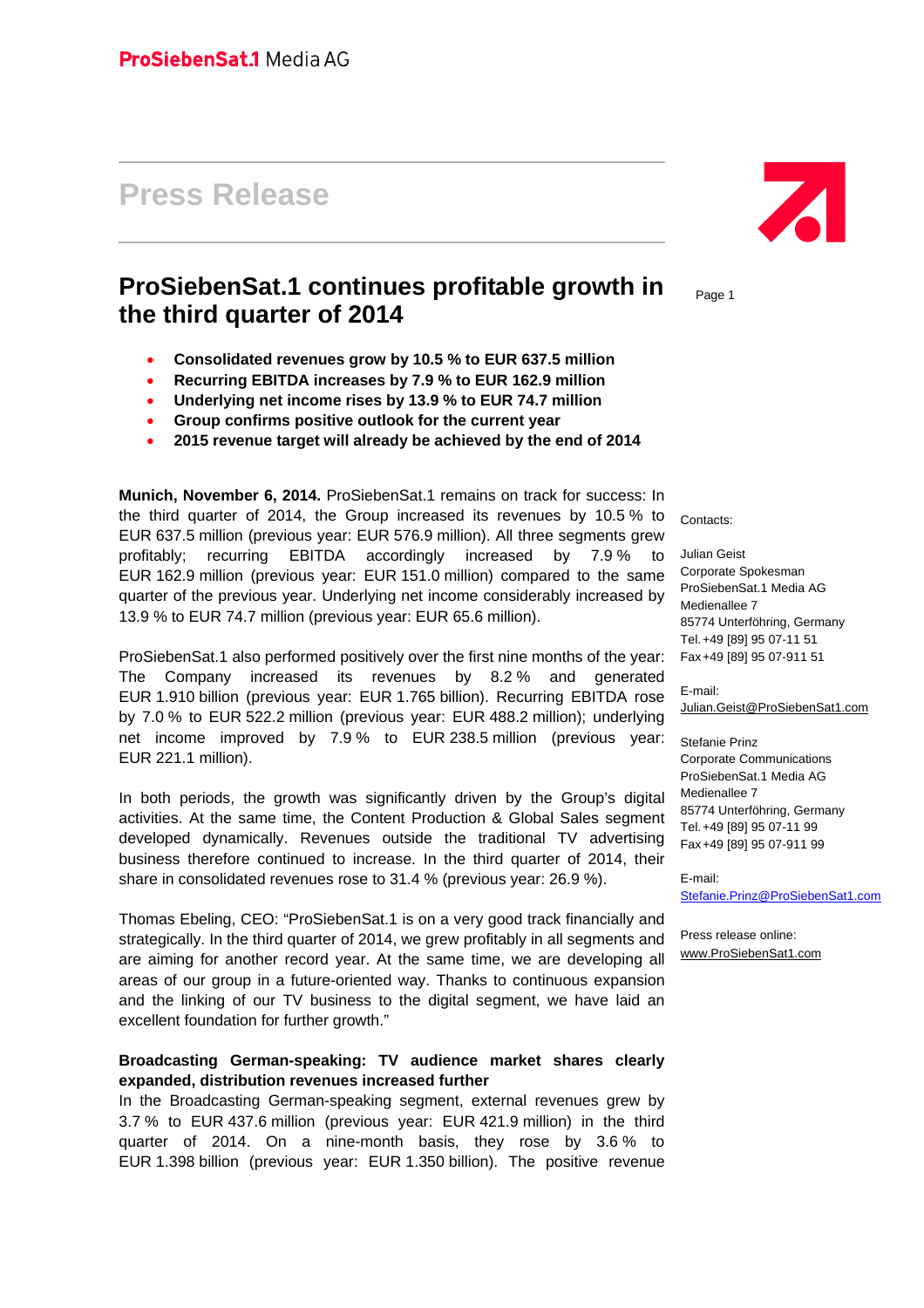

development resulted from higher TV advertising revenues as well as a  $_{\text{Paae 2 of 6}}$ continued increase in distribution revenues. Despite higher growth-related costs in connection with the expansion of the station portfolio, recurring EBITDA increased by 1.9 % to EUR 129.0 million (previous year: EUR 126.6 million) in the third quarter of 2014. Over the first nine months of the year, recurring EBITDA increased by 4.1 % to EUR 437.2 million (previous year: EUR 420.0 million).

The ProSiebenSat.1 Group's audience ratings increased considerably in both reporting periods: In the third quarter of 2014, the Group achieved a combined market share of 29.3 % (previous year: 28.5 %, viewers aged 14-49). In the first nine months of the year, the market share increased to 28.4 % (previous year: 27.6 %) despite the Winter Olympics and the Soccer World Cup. This was in particular due to higher market shares at SAT.1 during the daytime, strong show formats on SAT.1 and ProSieben and continuing growth of the newer stations sixx, SAT.1 Gold and ProSieben MAXX.

Also in the TV advertising market, ProSiebenSat.1 has retained its lead with a gross market share of 43.8 % (source: Nielsen Media Research). In the third quarter of 2014, the station group benefited both from a positive market environment as well as from structural changes in the advertising business: TV again saw the strongest growth with 7.0 % and simultaneously increased its gross share in the media mix by 1.7 percentage points to 44.2 %.

In addition, distribution revenues rose again. Compared to the same quarter of the previous year, the Group increased its distribution revenues by 27.9 %. This is primarily attributable to higher user numbers: The number of HD free TV users increased by 1.2 million to a total of 5.1 million (previous year: 3.9 million) in the third quarter of 2014.

**Digital & Adjacent: Revenues and earnings continue double-digit growth** 

The ProSiebenSat.1 Group continued its dynamic growth in the Digital & Adjacent segment in the third quarter of 2014: External revenues increased by 27.8 % to EUR 158.7 million (previous year: EUR 124.1 million). The share of Digital & Adjacent activities in consolidated revenues thus increased to 24.9 % (previous year: 21.5 %). On a nine-month basis, external revenues rose by 24.1 % to EUR 413.9 million (previous year: EUR 333.4 million). All three business units contributed to this. Given the high revenue growth, earnings also grew double-digit: Recurring EBITDA rose by 18.6 % to EUR 32.3 million (previous year: EUR 27.2 million) in the third quarter of 2014. In the nine-month period, recurring EBITDA amounted to EUR 86.9 million (previous year: EUR 71.6 million), representing a growth of 21.4 %.

The strongest revenue driver was the digital commerce business. In particular the travel cluster with the websites weg.de and ferien.de, which were included in the consolidated financial statements for the first time in January 2014, continued to develop very positively. Currently, the ProSiebenSat.1 Group's ventures portfolio comprises 57 participations and partnerships.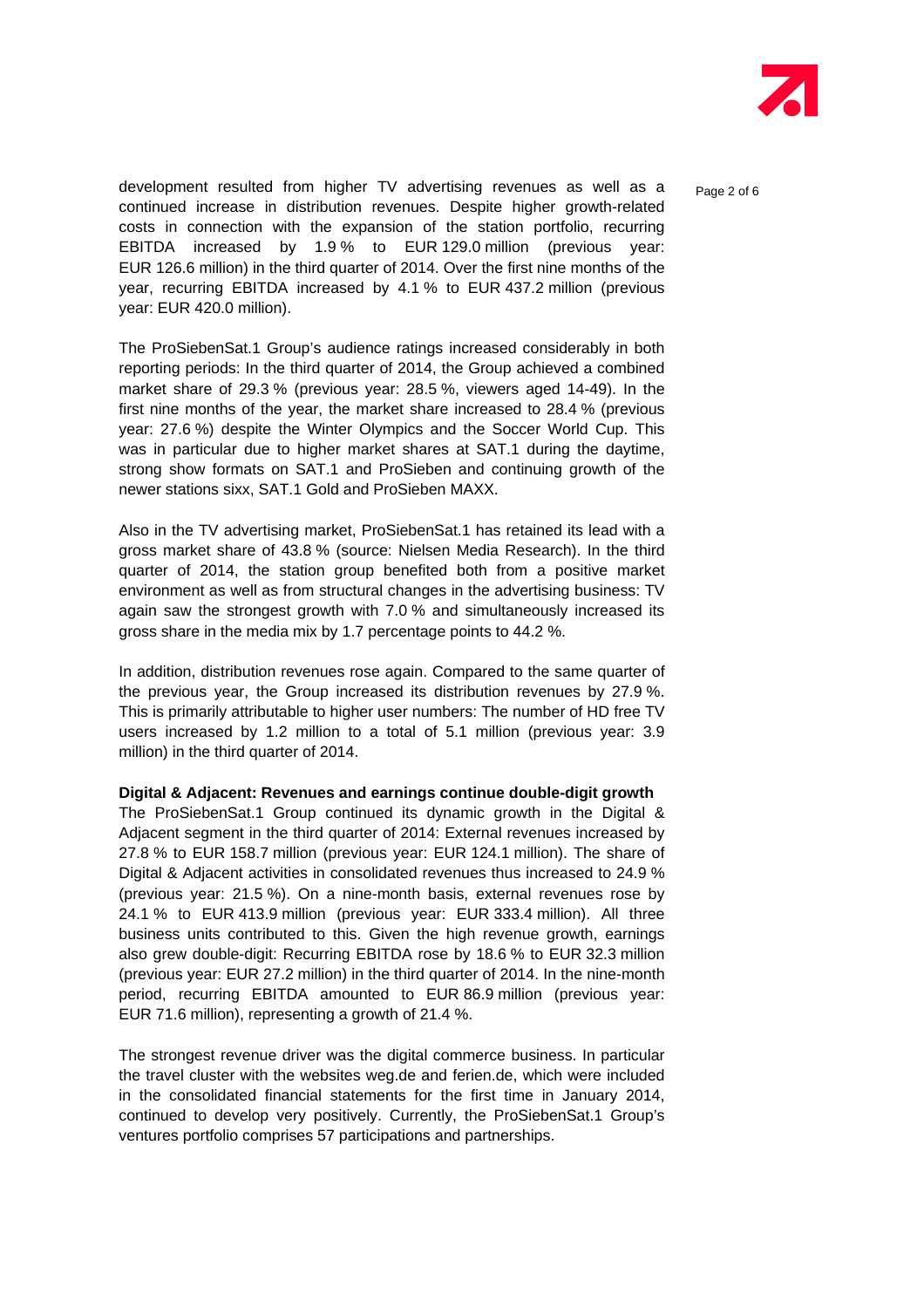

The Company also continued to grow in the digital entertainment business.  $P_{\text{a}ae 3 of 6}$ With an increase of 23.6 %, ProSiebenSat.1 expanded its position as leading online video marketing company to 50.4 % (previous year: 47.4 %), growing stronger than the market (+16.3 %). The Group's number of online video views rose in the third quarter of 2014 to 1.14 billion (previous year: 495 million), which is largely attributable to the continually increasing user number of Studio71, the ProSiebenSat.1 Group's multi-channel network.

#### **Content Production & Global Sales: US business driving growth**

In the Content Production & Global Sales segment, external revenues increased by 33.4 % to EUR 41.2 million (previous year: EUR 30.9 million) in the third quarter of 2014. In the first nine months of the year, external revenues rose by 20.2 % to EUR 97.8 million (previous year: EUR 81.4 million). Against this backdrop, recurring EBITDA grew by EUR 4.3 million to EUR 2.2 million in the third quarter of 2014 (previous year: EUR -2.1 million). On a nine-month basis, recurring EBITDA reached EUR 1.0 million (previous year: EUR -0.3 million).

The largest contribution in the third quarter of 2014 was made by the production business in the USA. In addition to organic growth, the consolidation of the US production company Half Yard Productions from March 2014 onwards also had a positive impact. At the same time, the Red Arrow Entertainment Group achieved new production and sales successes in the US TV market: The show "Married at First Sight" produced by the US subsidiary Kinetic Content is the most successful format that has ever been shown on the station FYI. FYI already ordered a second season. In total, the successful Red Arrow format has already been sold to over 15 countries.

#### **Group invests in sustainable growth of all segments**

The Group is investing in sustainable growth in all segments and strengthening its market position with strategic acquisitions. The objective is to diversify revenue models and to expand into rapidly growing markets. In the Digital & Adjacent segment in particular, growth increased costs in the third quarter of 2014. In the TV core business, higher costs connected to the expansion of the station portfolio also had an effect. Against this backdrop, total costs increased by 13.8 % or EUR 63.1 million to EUR 520.0 million. Operating costs adjusted for non-recurring expenses and depreciation and amortization amounted to EUR 478.8 million. This equates to an increase of 11.6 % or EUR 49.7 million compared to the same quarter of the previous year.

#### **Financial result clearly improved, leverage factor within the target range**

In the third quarter of 2014, the financial result improved significantly and amounted to minus EUR 22.9 million after minus EUR 35.2 million in the previous year. In April 2014, ProSiebenSat.1 broadened the basis of its financing by issuing notes and entering into a new syndicated facilities agreement, thus extending and diversifying the maturity profile. Since then, the Group has benefited from more favorable conditions.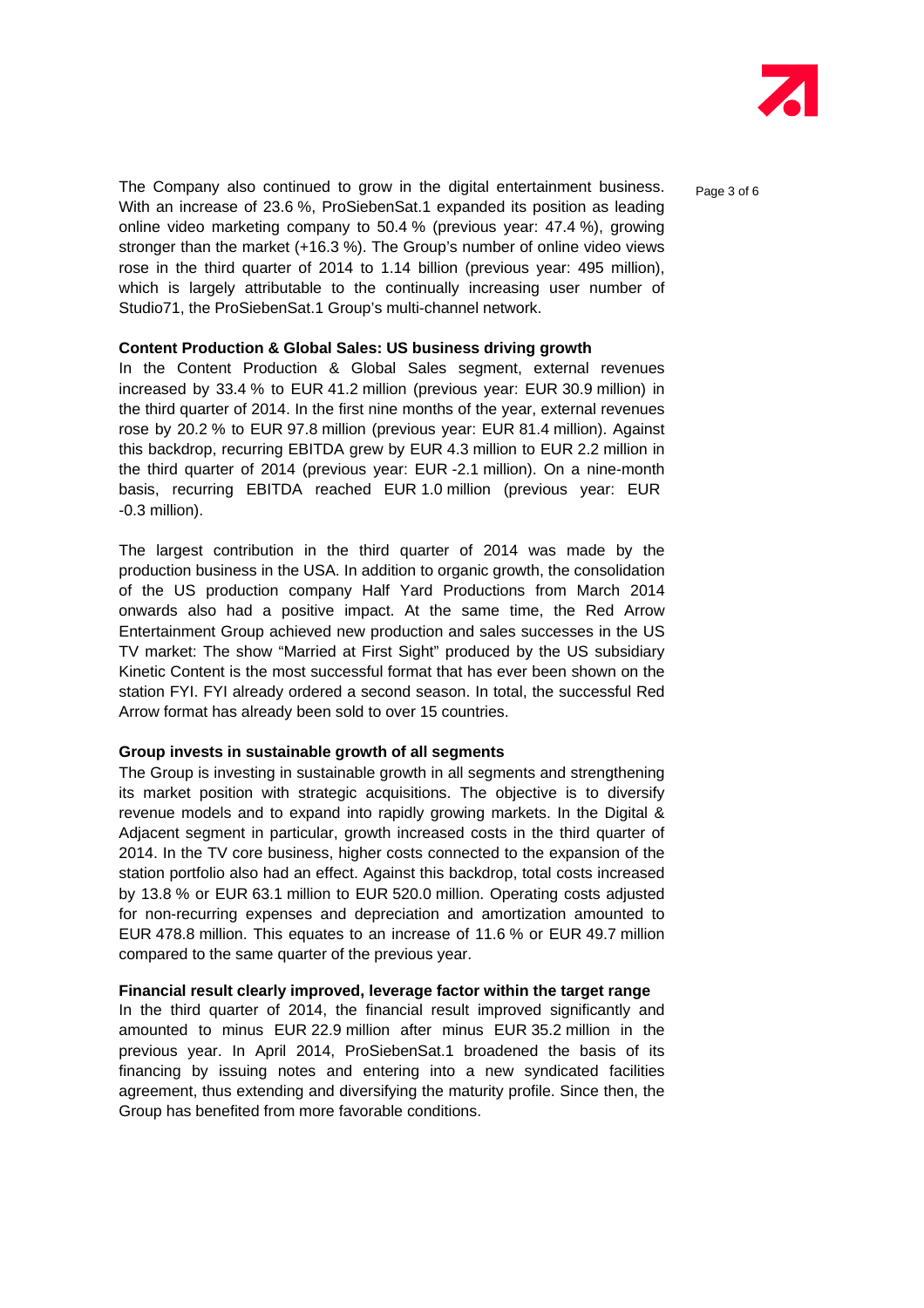

The Group's leverage factor, which is the ratio of net financial debt to recurring  $P_{\text{a}ae 4 of 6}$ EBITDA of the last twelve months (LTM recurring EBITDA), was 2.2 times as of September 30, 2014, and was thus within the defined target range of 1.5 to 2.5 times (September 30, 2013: 2.2 times).

#### **ProSiebenSat.1 confirms positive full-year outlook**

The ProSiebenSat.1 Group is confirming its positive outlook for the full year. The Group updated its revenue forecast at its Capital Markets Day in mid-October. ProSiebenSat.1 is now forecasting a revenue increase in the high single-digit percentage rate for the full year. Previously, the Company expected revenues to increase by a mid to high single-digit percentage rate. With regard to recurring EBITDA and underlying net income, the Group similarly expects earnings to be higher than in the previous year. In addition, ProSiebenSat.1 plans to achieve the revenue growth target for 2015 – a EUR 800 million increase in consolidated revenues compared to 2010 – already by the end of this year.

All statements and values relate to continuing operations unless stated otherwise. ProSiebenSat.1 announced the sale of its Eastern European portfolio at the end of 2012. Until their deconsolidation, the Eastern European companies were recognized as discontinued operations according to IFRS 5. The sale of the Hungarian activities was completed on February 25, 2014, and the companies were deconsolidated as of this date. The sale of the Romanian operations was formally and legally completed on April 2, 2014 (TV) and August 4, 2014 (radio). The result from discontinued operations for the third quarter of 2014 therefore only includes the net profit generated by the Romanian radio companies until their deconsolidation and their deconsolidation result and is presented after taxes. The figures for the previous year in the income statement and cash flow statement are presented on a comparable basis at company and segment level. The comparative figures in the statement of financial position were not restated.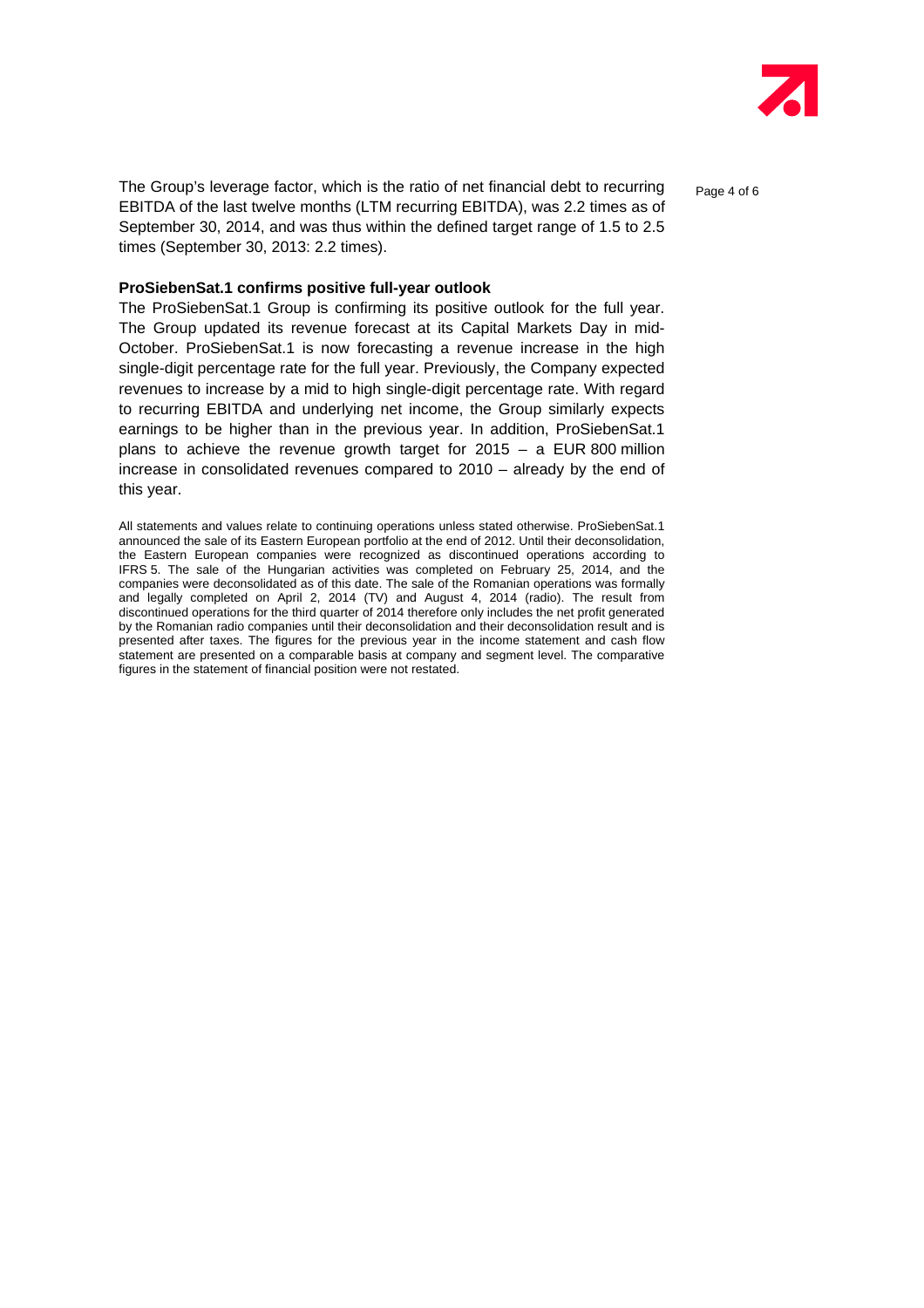

#### **Key figures of the ProSiebenSat.1 Group on the basis of continuing propropty Page 5 of 6 operations**

| EUR <sub>m</sub>                                                                | Q3 2014 | Q3 2013 | 9M 2014  | 9M 2013  |
|---------------------------------------------------------------------------------|---------|---------|----------|----------|
|                                                                                 |         |         |          |          |
| Consolidated revenues                                                           | 637.5   | 576.9   | 1,909.7  | 1,764.5  |
| Total costs                                                                     | 520.0   | 456.9   | 1,514.8  | 1,373.9  |
| Operating costs <sup>(1)</sup>                                                  | 478.8   | 429.1   | 1.401.4  | 1,288.5  |
| Recurring EBITDA <sup>(2)</sup>                                                 | 162.9   | 151.0   | 522.2    | 488.2    |
| Recurring EBITDA margin<br>(in %)                                               | 25.6    | 26.2    | 27.3     | 27.7     |
| <b>EBITDA</b>                                                                   | 156.9   | 148.4   | 501.5    | 469.0    |
| Non-recurring effects                                                           | $-6.0$  | $-2.7$  | $-20.7$  | $-19.1$  |
| <b>EBIT</b>                                                                     | 125.4   | 125.7   | 412.7    | 406.7    |
| Financial result                                                                | $-22.9$ | $-35.2$ | $-105.3$ | $-109.7$ |
| Net earnings<br>(Consolidated net profit<br>after non-controlling<br>interests) | 67.3    | 63.8    | 205.7    | 204.5    |
| Underlying net income <sup>(3)</sup>                                            | 74.7    | 65.6    | 238.5    | 221.1    |
| Basic earnings per share<br>(underlying)                                        | 0.35    | 0.31    | 1.12     | 1.04     |
| Free cash flow                                                                  | 26.0    | 36.4    | $-20.8$  | 23.7     |
| Cash flow from operating<br>activities                                          | 299.6   | 248.4   | 899.6    | 818.5    |

| EUR m                     | September 30,<br>2014 | December 31,<br>2013 | September 30,<br>2013 |
|---------------------------|-----------------------|----------------------|-----------------------|
|                           |                       |                      |                       |
| Equity                    | 551.7                 | 584.1                | 527.9                 |
| Equity ratio<br>(in %)    | 15.3                  | 16.4                 | 15.2                  |
| Cash and cash equivalents | 176.8                 | 395.7                | 204.5                 |
| Net financial debt        | 1,794.9               | $1,446.3^{(5)}$      | $1,737.5^{(5)}$       |
| Leverage $^{(4)}$         | $2.2^{(7)}$           | $1.8^{(6)}$          | $2.2^{(6)}$           |